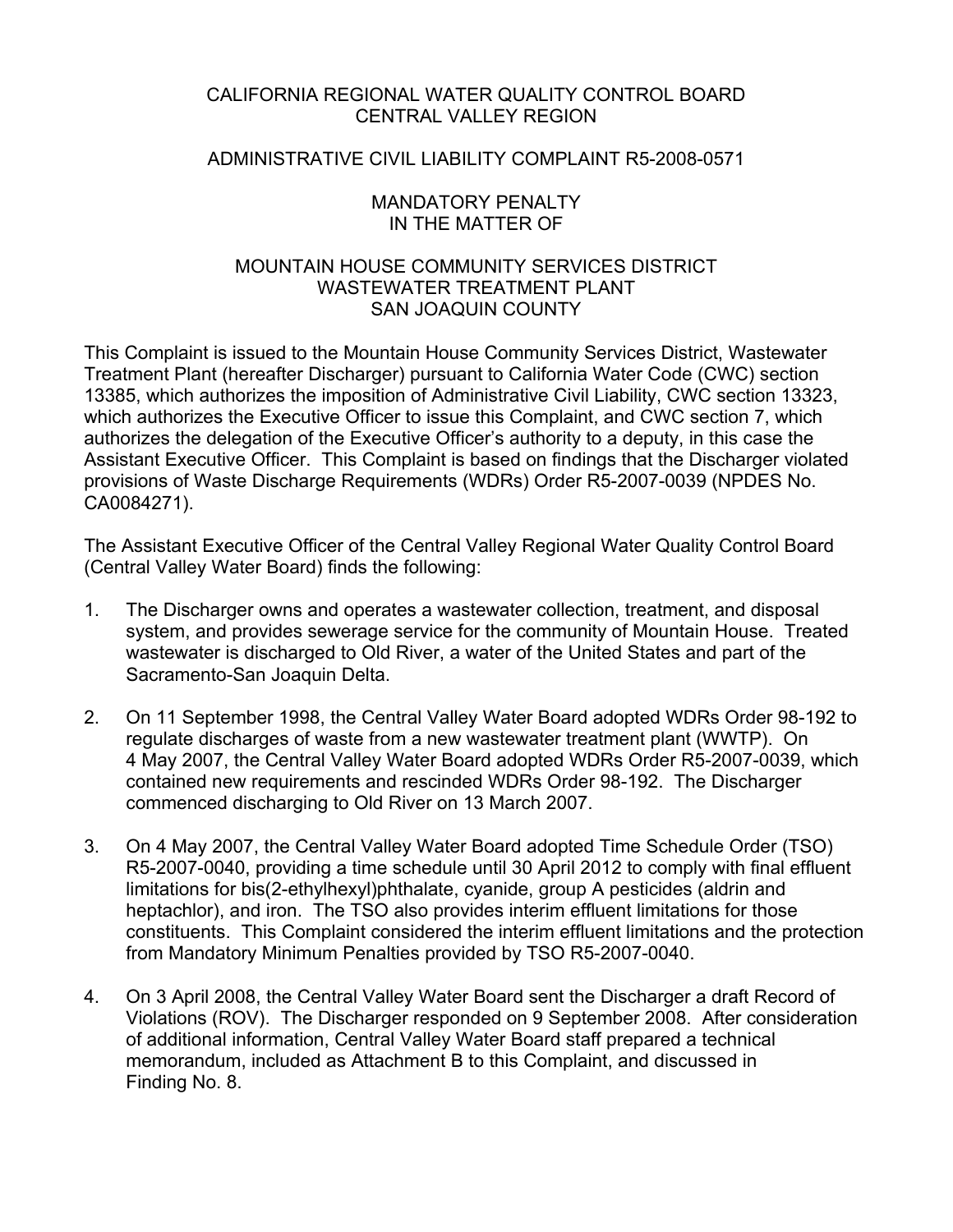5. CWC sections 13385(h) and (i) require assessment of mandatory penalties and state, in part, the following:

CWC section 13385(h)(1) states, *"Notwithstanding any other provision of this division, and except as provided in subdivisions (j), (k), and (l), a mandatory minimum penalty of three thousand dollars (\$3,000) shall be assessed for each serious violation."* 

CWC section 13385 (h)(2) states, *"For the purposes of this section, a 'serious violation' means any waste discharge that violates the effluent limitations contained in the applicable waste discharge requirements for a Group II pollutant, as specified in Appendix A to Section 123.45 of Title 40 of the Code of Federal Regulations, by 20 percent or more or for a Group I pollutant, as specified in Appendix A to Section 123.45 of Title 40 of the Code of Federal Regulations, by 40 percent or more."*

CWC section 13385(i)(1) states, *"Notwithstanding any other provision of this division, and except as provided in subdivisions (j), (k), and (l), a mandatory minimum penalty of three thousand dollars (\$3,000) shall be assessed for each violation whenever the person does any of the following four or more times in any period of six consecutive months, except that the requirement to assess the mandatory minimum penalty shall not be applicable to the first three violations:*

- *A) Violates a waste discharge requirement effluent limitation.*
- *B) Fails to file a report pursuant to Section 13260.*
- *C) Files an incomplete report pursuant to Section 13260.*
- *D) Violates a toxicity effluent limitation contained in the applicable waste discharge requirements where the waste discharge requirements do not contain pollutantspecific effluent limitations for toxic pollutants."*
- 6. CWC section 13323 states, in part: *"Any executive officer of a regional board may issue a complaint to any person on whom administrative civil liability may be imposed pursuant to this article. The complaint shall* allege *the act or failure to act that constitutes a violation of law, the provision authorizing civil liability to be imposed pursuant to this article, and the proposed civil liability."*
- 7. WDRs Order R5-2007-0039 Effluent Limitations IV.A.1.a., include, in part, the following effluent limitations: "*The Discharger shall maintain compliance with the effluent limitations specified in Table 1:*"

|                  |                |                   |                           | <b>Effluent Limitations</b> |                |                     |  |
|------------------|----------------|-------------------|---------------------------|-----------------------------|----------------|---------------------|--|
| <b>Parameter</b> | <b>Units</b>   | Average           | <b>Maximum</b><br>Average |                             | Instantaneou   | <b>Instantaneou</b> |  |
|                  |                | <b>Monthly</b>    | Weekly                    | <b>Daily</b>                |                |                     |  |
|                  |                |                   |                           |                             | <b>Minimum</b> | <b>Maximum</b>      |  |
| pH               | standard units | $\hspace{0.05cm}$ | $-$                       | $\hspace{0.05cm}$           | 6.5            | 8.5                 |  |

### **Table 1: Final Effluent Limitations**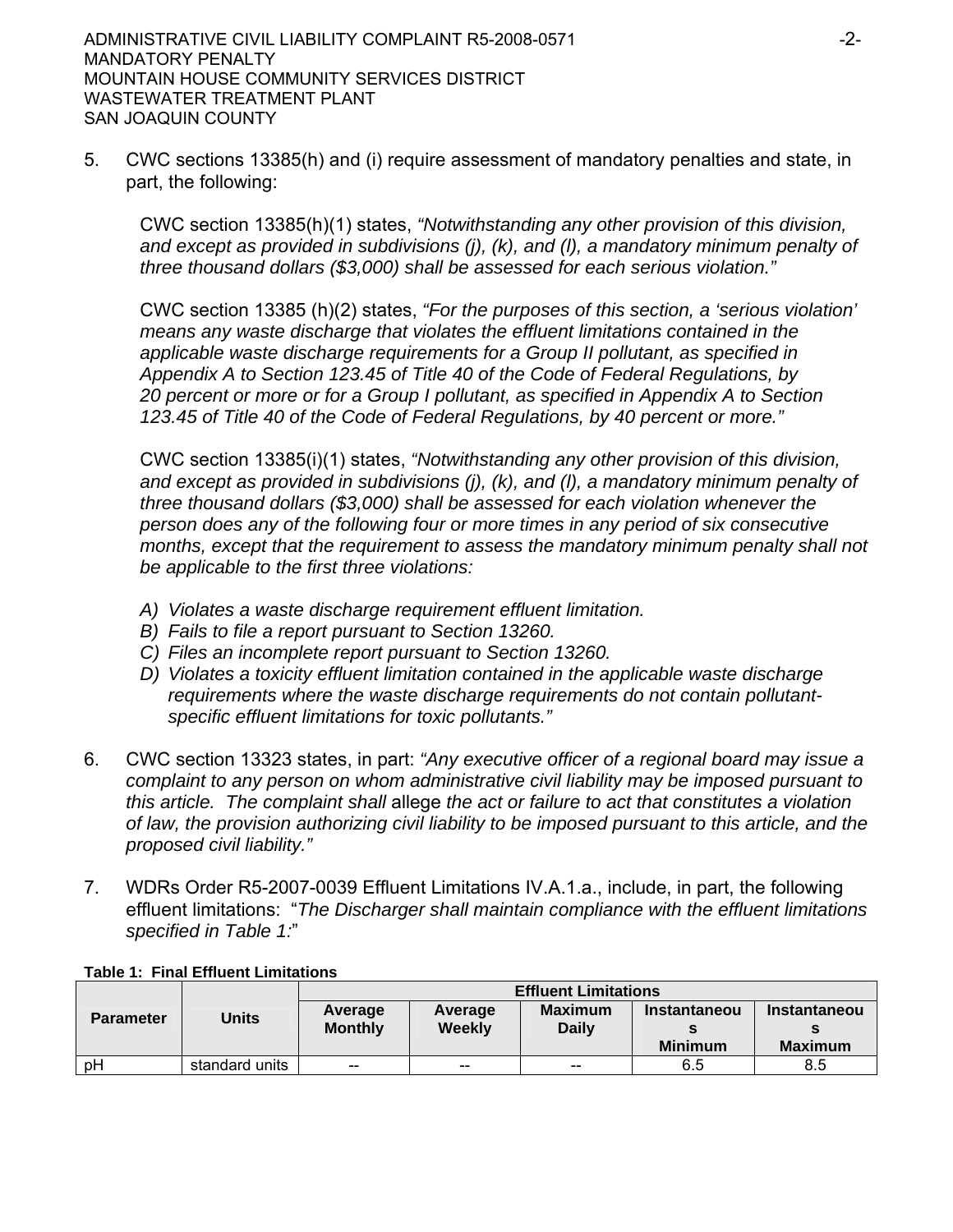- 8. As described in the technical memorandum mentioned in Finding No. 4, Central Valley Water Board staff has made the following adjustments to the draft Record of Violations (all violation numbers reference those contained in the draft Notice of Violations):
	- Dibromochloromethane Violations 4 and 6. The draft ROV listed the concentrations as 0.5 µg/L based upon the initial self-monitoring reports. The Discharger submitted amended monitoring reports with results below the effluent limitations, and therefore these are not violations.
	- Total coliform organisms Violation 7. The draft ROV listed a total coliform violation based upon the initial self-monitoring report. The Discharger subsequently submitted documentation that, due to sampling equipment contamination, this was not a violation.
- 9. According to the Discharger's self-monitoring reports, the Discharger committed four (4) non-serious violations of the above effluent limitations contained in Order R5-2007-0039 during the period beginning 13 March 2007 and ending 31 January 2008. One (1) of the non-serious violations is subject to mandatory penalties under CWC section 13385(i)(1) because this violation was preceded by three or more similar violations within a six-month period. The mandatory minimum penalty for this non-serious violation is **three thousand dollars (\$3,000)**.
- 10. The total amount of the mandatory penalties assessed for the cited effluent violations is **three thousand dollars (\$3,000).** A detailed list of the cited effluent violations is included in Attachment A, a part of this Complaint.
- 11. Issuance of this Administrative Civil Liability Complaint to enforce CWC Division 7, Chapter 5.5 is exempt from the provisions of the California Environmental Quality Act (Pub. Resources Code section 21000 et seq.), in accordance with California Code of Regulations, title 14, section 15321(a)(2).

## **THE MOUNTAIN HOUSE COMMUNITY SERVICES DISTRICT WASTEWATER TREATMENT PLANT IS HEREBY GIVEN NOTICE THAT:**

- 1. The Assistant Executive Officer of the Central Valley Water Board proposes that the Discharger be assessed an Administrative Civil Liability in the amount of **three thousand dollars (\$3,000)**.
- 2. A hearing on this matter will be held at the Central Valley Water Board meeting scheduled on **4/5 December 2008**, unless the Discharger does either of the following by **17 October 2008**:
	- a) Waives the hearing by completing the attached form (checking off the box next to item #4) and returning it to the Central Valley Water Board, along with payment for the proposed civil liability of **three thousand dollars (\$3,000)**; or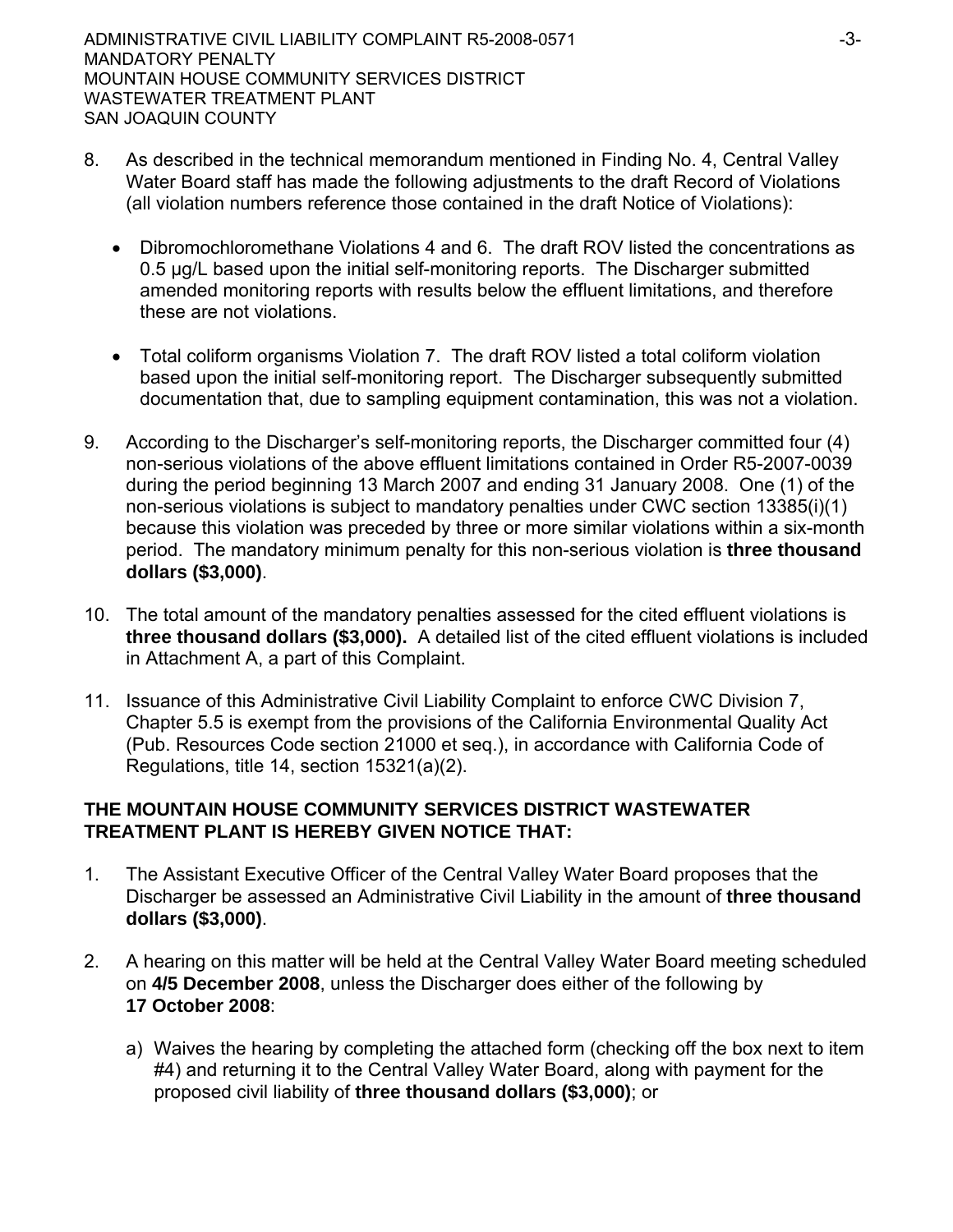- b) Agrees to enter into settlement discussions with the Central Valley Water Board and requests that any hearing on the matter be delayed by signing the enclosed waiver (checking off the box next to item #5) and returning it to the Central Valley Water Board, along with a letter describing the issues to be discussed.
- 3. If a hearing on this matter is held, the Central Valley Water Board will consider whether to affirm, reject, or modify the proposed Administrative Civil Liability, or whether to refer the matter to the Attorney General for recovery of judicial civil liability.

JACK E. DEL CONTE, Assistant Executive Officer

17 September 2008

Attachment A: Record of Violations Attachment B: Technical Memorandum BLH: 09/17/08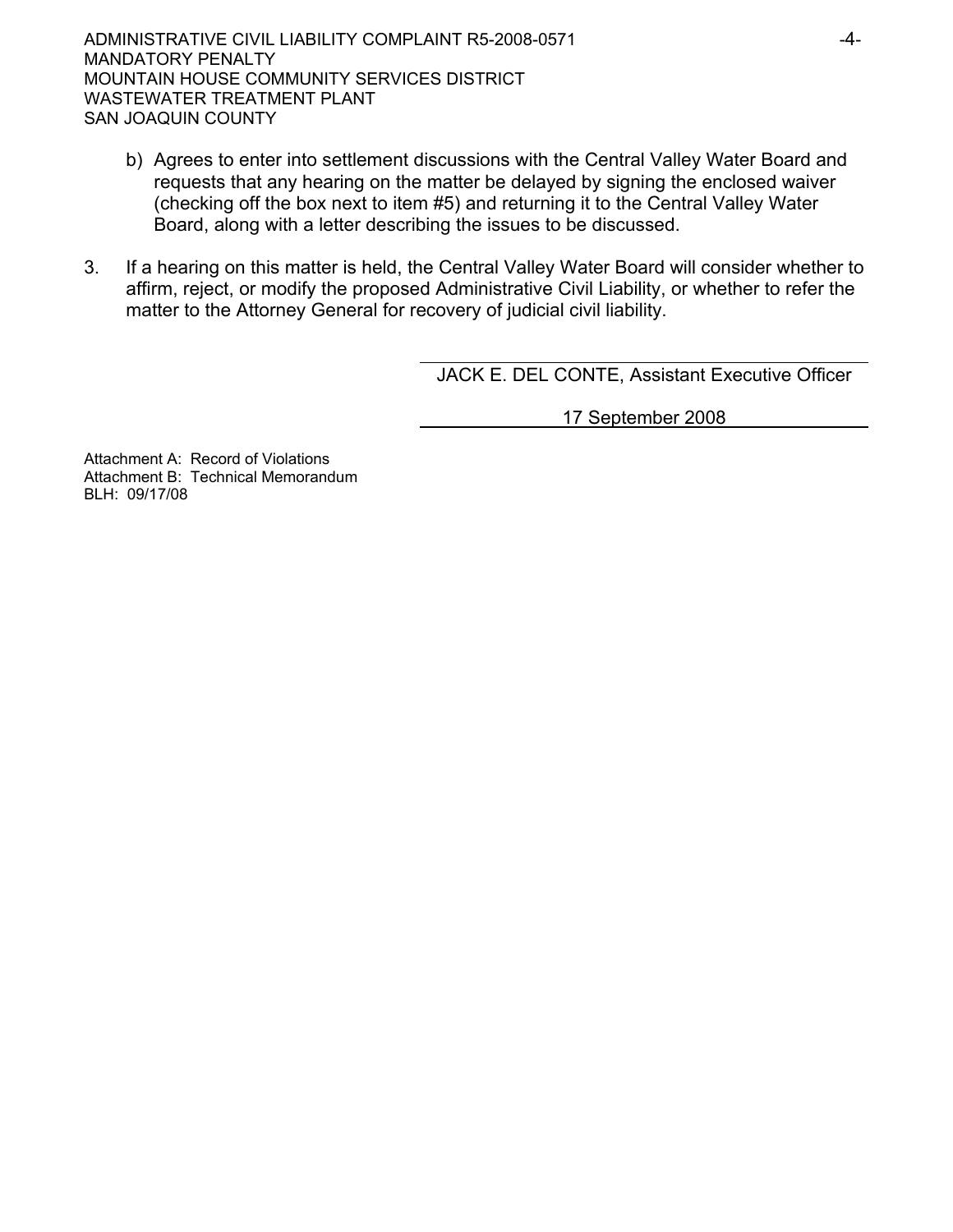### **ATTACHMENT A ADMINISTRATIVE CIVIL LIABILITY COMPLAINT R5-2008-0571**

#### **WAIVER OF 90-DAY HEARING REQUIREMENT FOR ADMINISTRATIVE CIVIL LIABILITY COMPLAINT**

By signing this waiver, I affirm and acknowledge the following:

- 1. I am duly authorized to represent the Mountain House Community Services District (hereinafter "Discharger") in connection with Administrative Civil Liability Complaint R5-2008-0571 (hereinafter the "Complaint");
- 2. I am informed that California Water Code section 13323, subdivision (b), states that, "a hearing before the regional board shall be conducted within 90 days after the party has been served" with the Complaint;
- 3. I hereby waive any right the Discharger may have to a hearing before the Central Valley Regional Water Quality Control Board (Central Valley Water Board) within ninety (90) days of service of the Complaint; and
- *4.* □ *(Check here if the Discharger will waive the hearing requirement and will pay the fine)* 
	- a. I certify that the Discharger will remit payment for the proposed civil liability in the amount of **three thousand dollars (\$3,000)** by check, which will contain a reference to "ACL Complaint R5 2008-0571" and will be made payable to the "*State Water Pollution Cleanup and Abatement Account*." Payment must be received by the Central Valley Water Board by **17 October 2008** or this matter will be placed on the Central Valley Water Board's agenda for adoption at the **4/5 December 2008** Central Valley Water Board meeting.
	- b. I understand the payment of the above amount constitutes a settlement of the Complaint, and that any settlement will not become final until after the 30-day public notice and comment period mandated by Federal regulations (40 CFR 123.27) expires. Should the Central Valley Water Board receive new information or comments during this comment period, the Central Valley Water Board's Assistant Executive Officer may withdraw the complaint, return payment, and issue a new complaint. New information or comments include those submitted by personnel of the Central Valley Water Board who are not associated with the enforcement team's issuance of the Complaint.
	- c. I understand that payment of the above amount is not a substitute for compliance with applicable laws and that continuing violations of the type alleged in the Complaint may subject the Discharger to further enforcement, including additional civil liability.

*-or-*

- 5. □ *(Check here if the Discharger will waive the 90-day hearing requirement, but will not pay at the current time. The Central Valley Water Board must receive information from the Discharger indicating a controversy regarding the assessed penalty at the time this waiver is submitted, or this waiver may not be accepted.)* I certify that the Discharger will promptly engage the Central Valley Water Board staff in discussions to resolve the outstanding violation(s). By checking this box, the Discharger is *not* waiving its right to a hearing on this matter. By checking this box, the Discharger requests that the Central Valley Water Board delay the hearing so that the Discharger and Central Valley Water Board staff can discuss settlement. It remains within the discretion of the Central Valley Water Board to agree to delay the hearing. A hearing on the matter may be held before the Central Valley Water Board if these discussions do not resolve the liability proposed in the Complaint. The Discharger agrees that this hearing may be held after the 90-day period referenced in California Water Code section 13323 has elapsed.
- 6. If a hearing on this matter is held, the Central Valley Water Board will consider whether to issue, reject, or modify the proposed Administrative Civil Liability Order, or whether to refer the matter to the Attorney General for recovery of judicial civil liability. Modification of the proposed Administrative Civil Liability Order may include increasing the dollar amount of the assessed civil liability.

(Print Name and Title)

(Signature)

(Date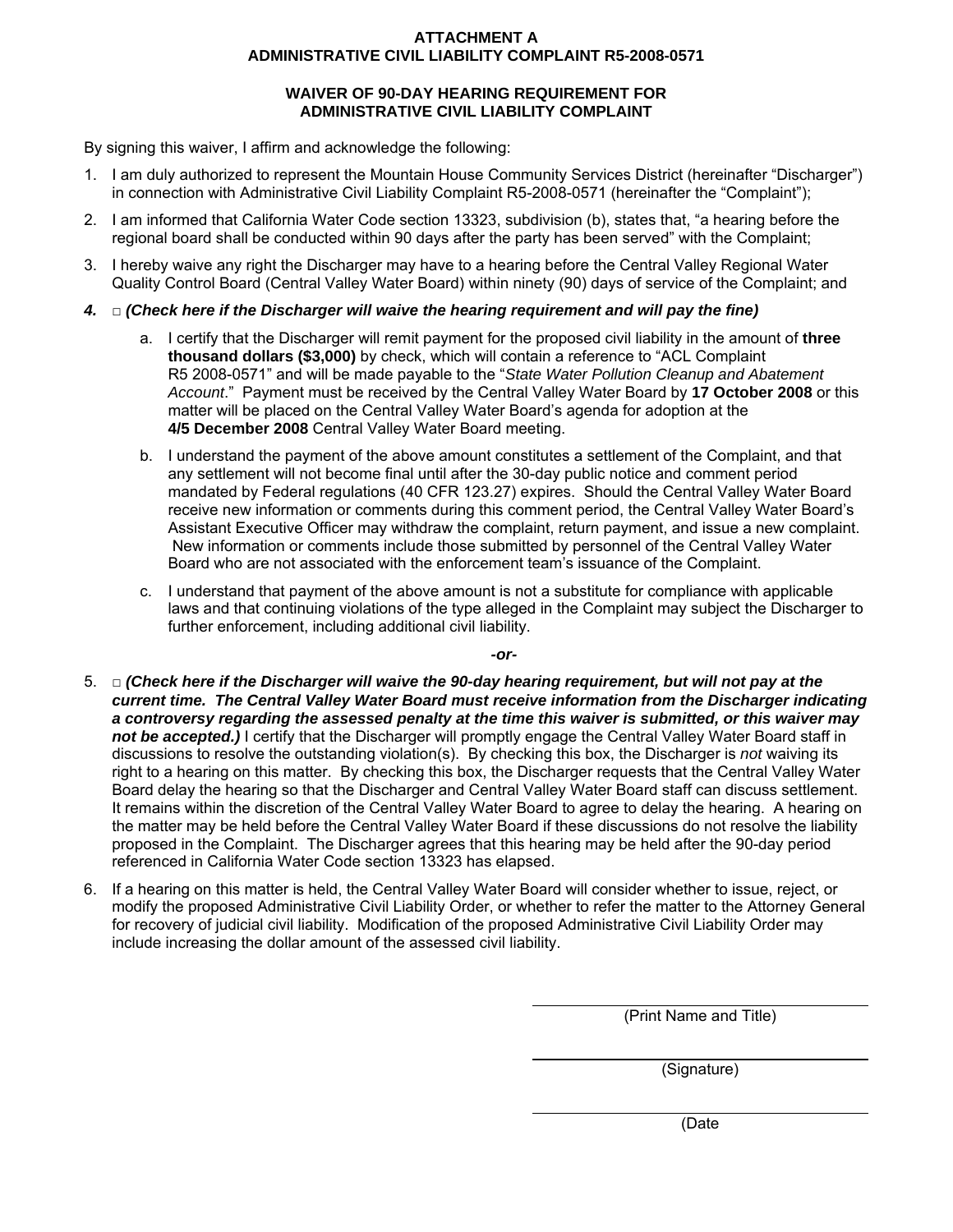#### **ATTACHMENT A ADMINISTRATIVE CIVIL LIABILITY COMPLAINT R5-2008-0571**

### **Mountain House Community Service District Wastewater Treatment Plant**

RECORD OF VIOLATIONS (13 March 2007 – 31 January 2008) MANDATORY PENALTIES (Data reported under Monitoring and Reporting Program R5-2007-0039)

| Date      | Violation Type | <u>Units</u> | Limit | Measured | Period Type   | Remarks |
|-----------|----------------|--------------|-------|----------|---------------|---------|
| 12-Aug-07 | рH             | pH units     | 8.5   | 8.8      | Instantaneous | 3       |
| 14-Aug-07 | рH             | pH units     | 8.5   | 8.7      | Instantaneous | 3       |
| 16-Aug-07 | рH             | pH units     | 8.5   | 8.8      | Instantaneous | 3       |
| 31-Aug-07 | рH             | pH units     | 8.5   | 8.8      | Instantaneous | 4       |

Remarks:

- 1. Serious Violation: For Group 1 pollutants that exceed the effluent limitation by 40 percent or more.
- 2. Serious Violation: For Group 2 pollutants that exceed the effluent limitation by 20 percent or more.
- 3. Non-serious violations falls within the first three violations in a six-month period, thus is exempt.
- 4. Non-serious violation subject to mandatory penalties.

| VIOLATIONS AS OF: 31 January 2008       |   |
|-----------------------------------------|---|
| Group I Serious Violations:             |   |
| <b>Group II Serious Violations:</b>     |   |
| Non-Serious Exempt from MPs:            | 3 |
| Non-serious Violations Subject to MPs:  |   |
| <b>Total Violations Subject to MPs:</b> |   |

**Mandatory Minimum Penalty = (0 Serious Violations + 1 Non-Serious Violations) x \$3,000 = \$3,000**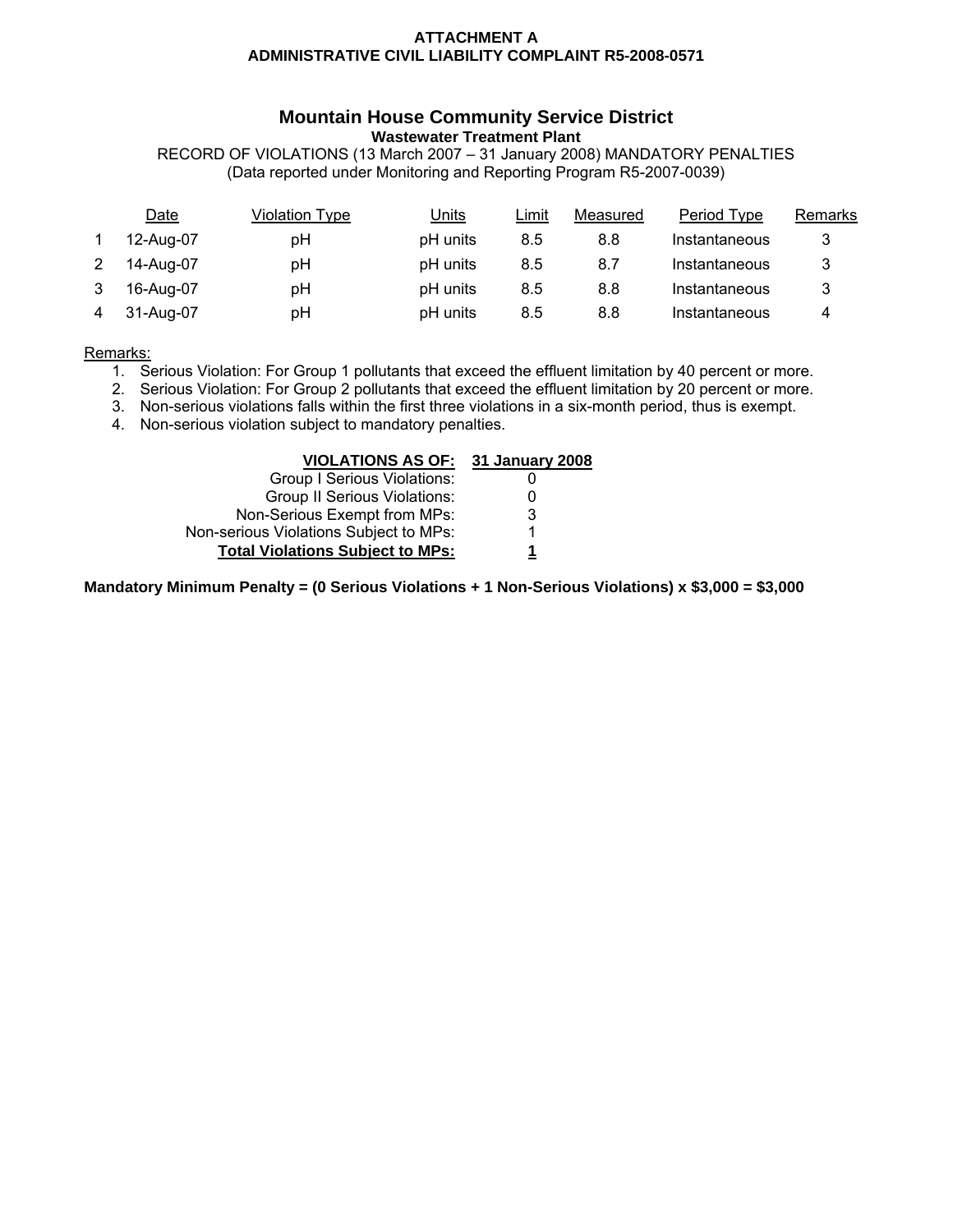

**ATTACHMENT B** 

**California Regional Water Quality Control Board Central Valley Region** 

**Karl E. Longley, ScD, P.E., Chair**



**Arnold Schwarzenegger** *Governor* 

11020 Sun Center Drive #200, Rancho Cordova, California 95670-6114 Phone (916) 464-3291 • FAX (916) 464-4645 http://www.waterboards.ca.gov/centralvalley

**TO:** Patricia Leary, Senior Engineer NPDES Compliance and Enforcement **FROM:** Barry Hilton, WRCE NPDES Compliance and Enforcement

SIGNATURE:

**DATE:** 10 September 2008

**SUBJECT:** MOUNTAIN HOUSE COMMUNITY SERVICES DISTRICT WASTEWATER TREATMENT PLANT ASSESSMENT OF MMPS

On 3 April 2008, the Central Valley Water Board staff sent the Mountain House Community Services District a draft Record of Violations (ROV) for the period of 13 March 2007 through 31 January 2008. On 9 September 2008, the Discharger responded. This memorandum references the City's comments on the Draft Record of Violations and the supplemental information. I have included a copy of the original Attachment A and have used an underline/strikeout font to show the violations I added and deleted from the Draft ROV and the ACLC.

The following discusses the changes I made to the ROV during my preparation of the Administrative Civil Liability Complaint:

## **Dibromochloromethane**

Violations 4 and 6. The 12 December 2007 amended self-monitoring reports showed that the effluent complied with effluent limitations for dibromochloromethane. I deleted the violations.

## **pH**

Violations 1-3, and 5. The Discharger states that it believes that the instrumentation was not properly calibrated because there were no violations during previous or succeeding months. The discharger provided no supporting evidence. I retained the violations.

## **Total Coliform Organisms**

Violation 7. On 30 January 2008, the Discharger submitted a letter demonstrating that the results were incorrect because of sampling equipment contamination. I deleted the violation.

*California Environmental Protection Agency*